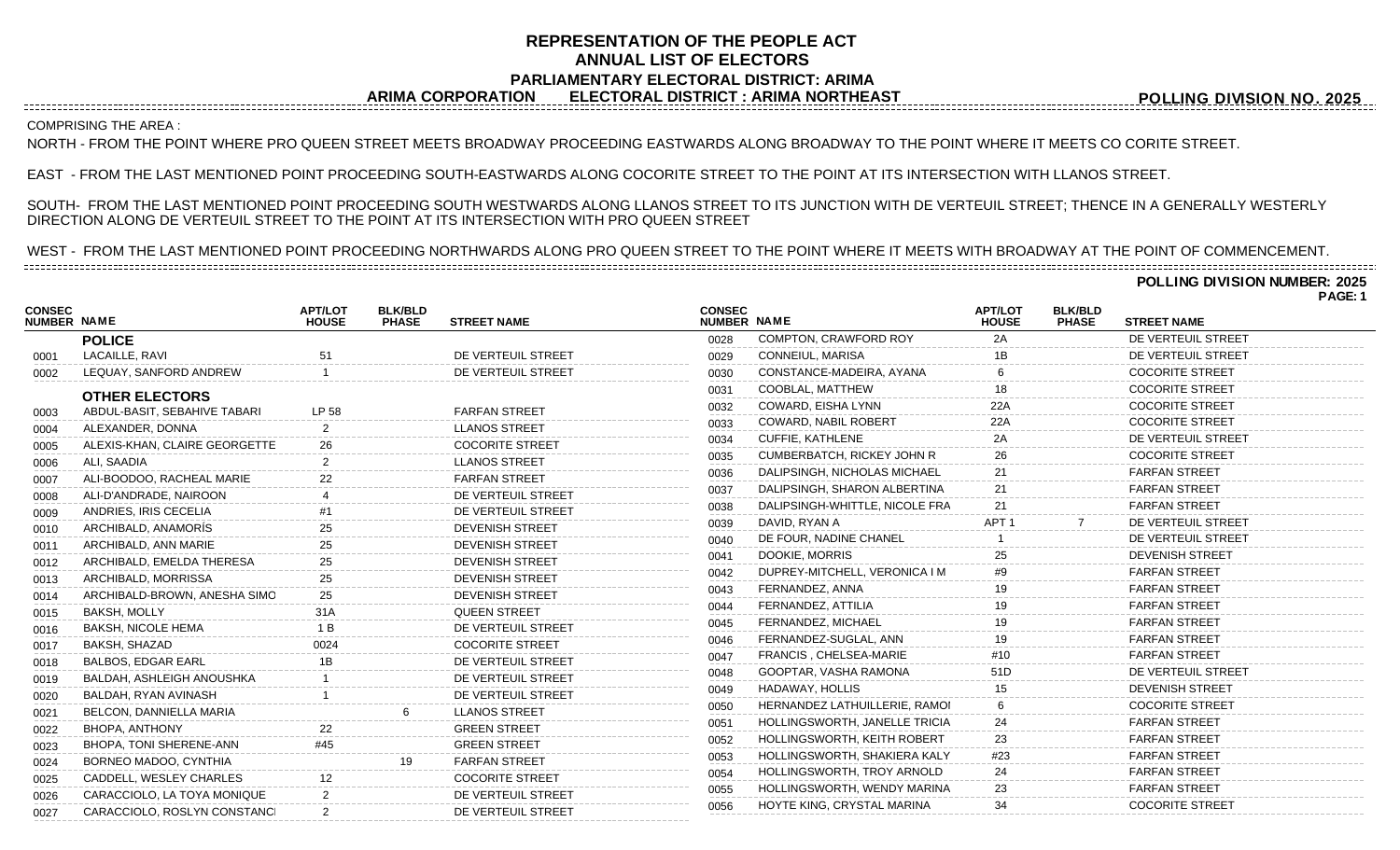| CONSEC             |                                 | <b>APT/LOT</b> | <b>BLK/BLD</b> |                         | <b>CONSEC</b>      |                                                       | <b>APT/LOT</b> | <b>BLK/BLD</b> |                        | <b>PAGE: 2</b> |
|--------------------|---------------------------------|----------------|----------------|-------------------------|--------------------|-------------------------------------------------------|----------------|----------------|------------------------|----------------|
| <b>NUMBER NAME</b> |                                 | <b>HOUSE</b>   | <b>PHASE</b>   | <b>STREET NAME</b>      | <b>NUMBER NAME</b> |                                                       | <b>HOUSE</b>   | <b>PHASE</b>   | <b>STREET NAME</b>     |                |
| 0057               | JAMES, CLAIRE                   |                |                | <b>LLANOS STREET</b>    | 0101               | MATHURA, KISHAN LAKSHMIDATTA                          | 18             |                | <b>FARFAN STREET</b>   |                |
| 0058               | JOSEPH, ARLENE LA VAUGHN        | 9A             |                | <b>QUEEN STREET</b>     | 0102               | MATHURA, PREMATTIE D                                  | 18             |                | <b>FARFAN STREET</b>   |                |
| 0059               | JOSEPH, JASON CARLON            | 9A             | 9 A            | <b>QUEEN STREET</b>     | 0103               | MATHURA, RITA                                         | 18             |                | <b>FARFAN STREET</b>   |                |
| 0060               | JOSEPH, JEVAUGHN CAMERON        | #9A            |                | <b>QUEEN STREET</b>     | 0104               | <b>MATHURA, ROMILA</b>                                | 18             |                | <b>FARFAN STREET</b>   |                |
| 0061               | JOSEPH-DANIEL, JANIENE SIMONE   | 9A             |                | <b>QUEEN STREET</b>     | 0105               | MATHURA, SHIVAN JATENDRA                              |                | 18             | <b>FARFAN STREET</b>   |                |
| 0062               | JOSEPH-THOMAS, JOCELYN SHIRLI   | 9A             |                | <b>QUEEN STREET</b>     | 0106               | MOHAMMED, HAYDEN ANTHONY M                            |                |                | DE VERTEUIL STREET     |                |
| 0063               | <b>KELLY, SIMON</b>             | 23             |                | <b>FARFAN STREET</b>    | 0107               | MOHAMMED, NEVILLE AZAM                                | 43             |                | <b>GREEN STREET</b>    |                |
| 0064               | KHAN, CHRISTOPHER               | 26             |                | <b>COCORITE STREET</b>  | 0108               | <b>MORRIS, JIM EMANUEL</b>                            |                |                | <b>FARFAN STREET</b>   |                |
| 0065               | KHAN, ROSLYN                    | 26             |                | <b>COCORITE STREET</b>  | 0109               | NANLAL, JEFFREY NOEL                                  | 46             |                | <b>GREEN STREET</b>    |                |
| 0066               | KIRBY-ALLEYNE, LORNA VICTORIA I | 1B             |                | DE VERTEUIL STREET      | 0110               | NANLAL, KATHRYN                                       | 46             |                | <b>GREEN STREET</b>    |                |
| 0067               | LA CAILLE, SHERARD JACQUES N    | 51             |                | <b>PRO QUEEN STREET</b> | 0111               | NANLAL, KRISTYN                                       | 46             |                | <b>GREEN STREET</b>    |                |
| 0068               | LACAILLE, BERNADINE             | 51             |                | <b>PRO QUEEN STREET</b> | 0112               | NANLAL, LERICK RICHARD                                | 46             |                | <b>GREEN STREET</b>    |                |
| 0069               | LACAILLE, CARMINI ROSHANI       |                |                | DE VERTEUIL STREET      | 0113               | NANLAL, NIGEL GREGORY                                 | 46             |                | <b>GREEN STREET</b>    |                |
| 0070               | LACAILLE, DHANO                 |                | 51             | <b>PRO QUEEN STREET</b> | 0114               | NANLAL, PAMELLA                                       | 46             |                | <b>GREEN STREET</b>    |                |
| 0071               | LACAILLE, DOOLARIE              | 51             |                | <b>PRO QUEEN STREET</b> | 0115               | NELSON, ADANNA ANIKA CARISSA                          |                |                | DE VERTEUIL STREET     |                |
| 0072               | LACAILLE, JILLY RAMNANAN        | 51             |                | <b>PRO QUEEN STREET</b> | 0116               | NORIEGA, JENNY VICTORIA                               |                |                | DE VERTEUIL STREET     |                |
| 0073               | LACAILLE, LALITA                | 51D            |                | <b>PRO QUEEN STREET</b> | 0117               | OLIVER, DILLON SLY MAHING                             |                | 22             | <b>DEVENISH STREET</b> |                |
| 0074               | LACAILLE, NARI                  | 51             |                | DE VERTEUIL STREET      | 0118               | OLIVER, NIKITA MONIQUE CHINA                          | 22             |                | <b>DEVENISH STREET</b> |                |
| 0075               | LACAILLE, PETRA                 | 51             |                | <b>PRO QUEEN STREET</b> | 0119               | OLTON, SHELDON MICHAEL                                | #10            |                | DE VERTEUIL STREET     |                |
| 0076               | LACAILLE, RAMCHARAN             | 51D            |                | <b>PRO QUEEN STREET</b> | 0120               | OLTON-WHEATLEY, MERLE ANN                             | 10             |                | DE VERTEUIL STREET     |                |
| 0077               | LACAILLE, SANDRA SUNDARLBASS'   | 51             |                | <b>PRO QUEEN STREET</b> | 0121               | PAUL-HADAWAY, AVALAUN M A                             | 15             |                | <b>DEVENISH STREET</b> |                |
| 0078               | LACAILLE, SEENANAN              | 51A            |                | <b>PRO QUEEN STREET</b> | 0122               | PEREZ, ROSEMARIE                                      | 11             |                | <b>FARFAN STREET</b>   |                |
| 0079               | LACAILLE, SHERRY-ANN            | 51             |                | <b>PRO QUEEN STREET</b> | 0123               | PHILL, PETRA LATANIA                                  | 23             |                | <b>FARFAN STREET</b>   |                |
| 0080               | LACAILLE, SHERWIN SHEVAR        | 51             |                | <b>PRO QUEEN STREET</b> | 0124               | PIERRE, RODNEY ANTHONY                                | #7             |                | DE VERTEUIL STREET     |                |
| 0081               | LALLA MADOO, CEDRIC THEOPHILE   | 19             |                | <b>FARFAN STREET</b>    | 0125               | RAMDIAL, PATRICK                                      | 22             |                | <b>DEVENISH STREET</b> |                |
| 0082               | LAURENCE, DEBRA                 | 7              |                | DE VERTEUIL STREET      | 0126               | RAMKHALAWAN, AARON CHRIS                              | 22             |                | <b>FARFAN STREET</b>   |                |
| 0083               | MADEIRA, JONES                  |                | 006            | <b>COCORITE STREET</b>  | 0127               | RUIZ, DOREEN                                          |                |                | <b>FARFAN STREET</b>   |                |
| 0084               | MADEIRA, JUSTIN PAUL            |                |                | <b>COCORITE STREET</b>  | 0128               | RUIZ, NIGEL JOHN                                      |                |                | <b>FARFAN STREET</b>   |                |
| 0085               | MADEIRA, JUSTINE MARY LAUREN    |                |                | <b>COCORITE STREET</b>  | 0129               | RUIZ, PETER DILLON JR                                 |                |                | <b>FARFAN STREET</b>   |                |
| 0086               | MADEIRA, MELANIE RACHEL         |                |                | <b>COCORITE STREET</b>  | 0130               | RUIZ, RAYMOND MELVILLE J                              | -7             |                | <b>FARFAN STREET</b>   |                |
| 0087               | MADEIRA, MELBA                  |                |                | <b>COCORITE STREET</b>  | 0131               | RUIZ-BHOPA, SIMONE ROSE                               | 0022           |                | <b>GREEN STREET</b>    |                |
| 0088               | MADEIRA-WILLIAMS, LORILEE R L   | 6              |                | <b>COCORITE STREET</b>  | 0132               | SANDIFORD, BRIAN ISRAEL                               |                |                | DE VERTEUIL STREET     |                |
| 0089               | MADOO, GENEVIEVE ARLENE         | 19             |                | <b>FARFAN STREET</b>    | 0133               | SEEBARATH, KRYSTAL CHRISTINA                          | 23             |                | <b>FARFAN STREET</b>   |                |
| 0090               | MADOO, JAMES                    | 19             |                | <b>FARFAN STREET</b>    | 0134               | SEEBARATH, NADIA AMELIA                               |                | 23             | <b>FARFAN STREET</b>   |                |
| 0091               | MADOO, JEROME ANACLETUS         | 19             |                | <b>FARFAN STREET</b>    | 0135               | SEEPERSAD, WAZIM AZHARUDDIN                           | 2              |                | <b>LLANOS STREET</b>   |                |
| 0092               | MADOO, JOHANNA CHRISTINE        | 19             |                | <b>FARFAN STREET</b>    | 0136               | SEEPERSAD, ZAHEER SUNIL                               | $\overline{2}$ |                | <b>LLANOS STREET</b>   |                |
| 0093               | MADOO, JOSEPH THOMAS            | 19             |                | <b>FARFAN STREET</b>    | 0137               | SOUGRIN, MICHELLE KAREN                               | 22A            |                | <b>COCORITE STREET</b> |                |
| 0094               | MADOO, LEO                      | 19             |                | <b>FARFAN STREET</b>    | 0138               | ST LOUIS, GERALD VINCENT                              | 23A            |                | <b>FARFAN STREET</b>   |                |
| 0095               | MADOO, LILOUTIE                 | 19             |                | <b>FARFAN STREET</b>    | 0139               | SUGLAL, VANESSA ANN                                   | 19             |                | <b>FARFAN STREET</b>   |                |
|                    | MADOO, MATTHEW CHRISTOPHER      |                | 19             | <b>FARFAN STREET</b>    | 0140               | SUPERVILLE, CHELSEA LESLIE-ANN                        | 18             |                | <b>DEVENISH STREET</b> |                |
| 0096               | MADOO, SELENA VICTORIA          |                |                | <b>FARFAN STREET</b>    |                    | TAM WING, ANTHONY JOSEPH                              | 12             |                | <b>COCORITE STREET</b> |                |
| 0097               | MAHABIR, ANTHONY ALBERT S       | 19             |                | <b>COCORITE STREET</b>  | 0141               | TAM WING, CHANTELLE AYANNA                            | 12             |                | <b>COCORITE STREET</b> |                |
| 0098               |                                 |                |                | <b>DEVENISH STREET</b>  | 0142               |                                                       |                |                | <b>COCORITE STREET</b> |                |
| 0099               | MAHARAJ, ANITA ASHA             |                | 15             | <b>FARFAN STREET</b>    | 0143               | TAM WING, RANDALL DILLON MARK<br>TAM WING, ROMA GILDA |                | 12             |                        |                |
| 0100               | MATHURA, DEVAN                  | 18             |                |                         | 0144               |                                                       | 12             |                | <b>COCORITE STREET</b> |                |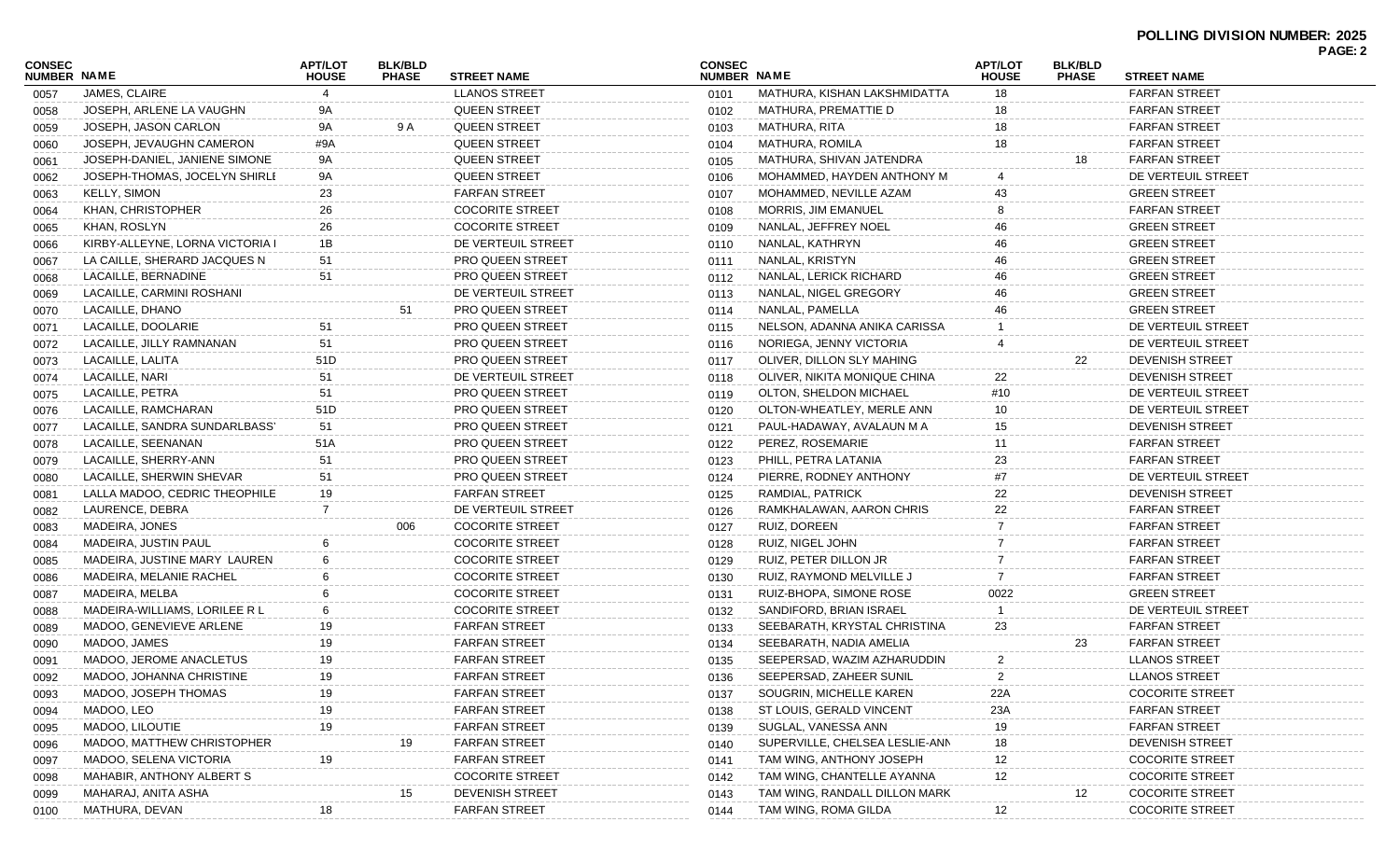| <b>CONSEC</b><br>NUMBER NAME |                               | <b>APT/LOT</b><br><b>HOUSE</b> | <b>BLK/BLD</b><br><b>PHASE</b> | <b>STREET NAME</b>     |
|------------------------------|-------------------------------|--------------------------------|--------------------------------|------------------------|
| 0145                         | THOMAS, DALE                  | 18                             |                                | <b>DEVENISH STREET</b> |
| 0146                         | THOMAS, DESTINY STASYAN C     | 17A                            |                                | <b>DEVENISH STREET</b> |
| 0147                         | THOMAS, GERARD DELPHINO       | 9A                             |                                | <b>QUEEN STREET</b>    |
| 0148                         | THOMAS, HYACINTH              | 17A                            |                                | <b>DEVENISH STREET</b> |
| 0149                         | THOMAS, LINDA                 | 18                             |                                | <b>DEVENISH STREET</b> |
| 0150                         | VAN DYER, DAVID BIR           | 21                             |                                | <b>FARFAN STREET</b>   |
| 0151                         | <b>WILLIAMS, CRYSTAL</b>      | LP 60                          | 23                             | <b>FARFAN STREET</b>   |
| 0152                         | WILLIAMS, DEMIQUE CHRISTIANNE | 6                              |                                | <b>COCORITE STREET</b> |
| 0153                         | WORRELL, STEPHANIE ANASTASHI, | #24                            |                                | <b>COCORITE STREET</b> |